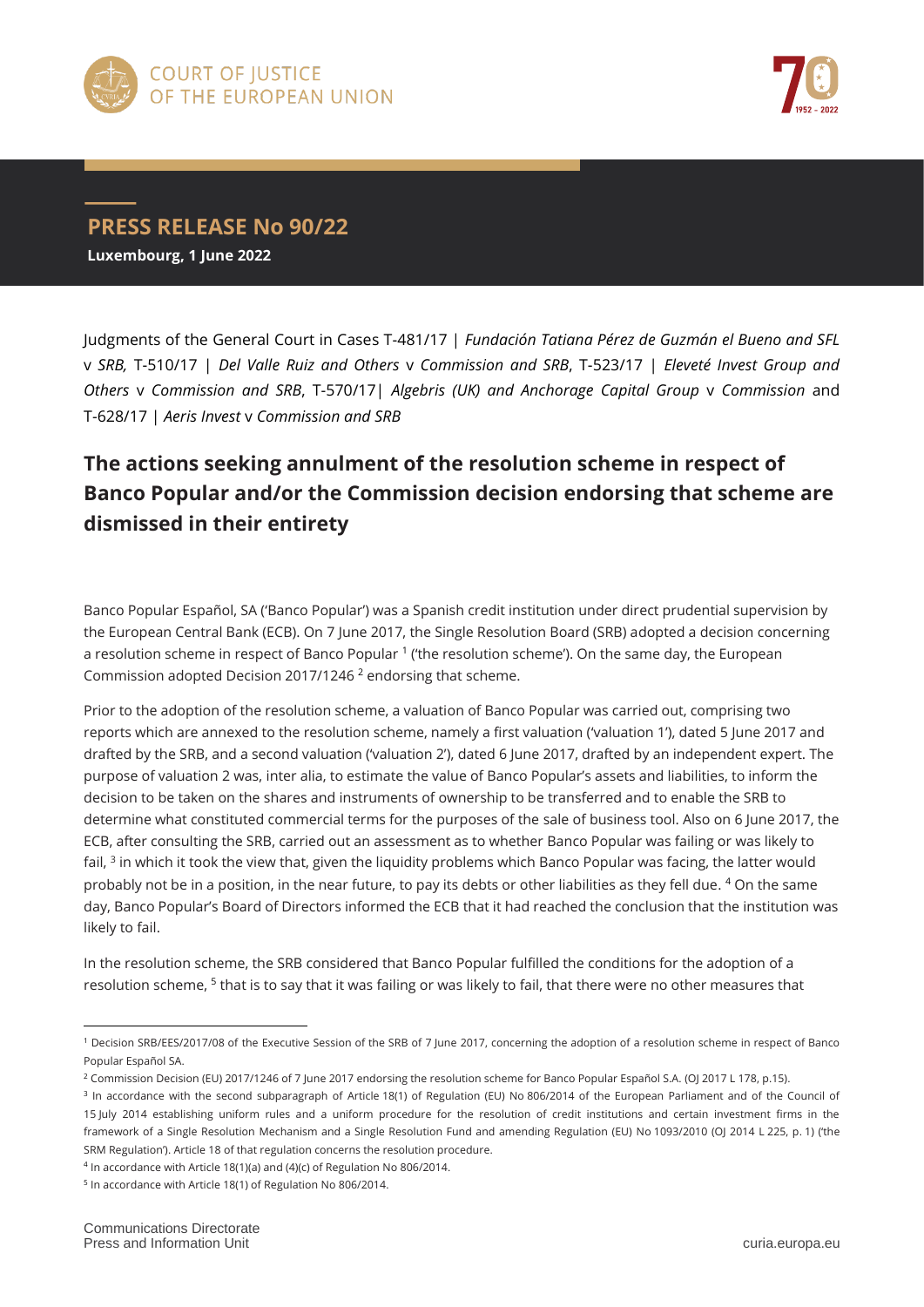could have prevented its failure within a reasonable time frame and that resolution action in the form of a sale of business tool <sup>6</sup> was necessary in the public interest. The SRB exercised its power to write down and convert Banco Popular's capital instruments<sup>7</sup> and ordered that the resulting new shares were to be transferred to Banco Santander for the price of €1.00.

The actions were designated as 'test cases' representing approximately 100 actions brought by natural and legal persons who owned capital instruments in Banco Popular before the resolution. The actions sought the annulment of the resolution scheme and/or Decision 2017/1246, together with compensation.

By its five judgments delivered by the Third Chamber, Extended Composition, the General Court dismisses the applicants' actions in their entirety. The present cases provide the Court, for the first time, with the opportunity to rule on the lawfulness of a decision concerning a resolution scheme adopted by the SRB.

## **Findings of the Court**

In the first place, the Court states that **an action may be brought against a resolution scheme adopted by the SRB**, without there being any requirement that an action must also be brought against the Commission decision endorsing that scheme, with the result that, once it is endorsed by the Commission, such a scheme produces legal effects and constitutes an act against which an independent action for annulment may be brought.

In the second place, as regards the **scope of its review**, the Court considers that, since the decisions which the SRB is required to adopt in the context of a resolution procedure are based on highly complex economic and technical assessments, the Court must carry out a limited review. However, the Court considers that, even in the case of complex assessments such as those made by the SRB in the present case, the EU Courts must not only establish whether the evidence relied on is factually accurate, reliable and consistent, but also review whether that evidence constitutes all the relevant information which must be taken into account in order to assess a complex situation and whether that information is capable of supporting the conclusions drawn from it.

In the third place, the Court examines the applicants' arguments in the light of the Charter of Fundamental Rights of the European Union.

First, the Court holds that, although the shareholders and creditors of an institution which is the subject of a resolution action may rely on the **right to be heard** in a resolution procedure, the exercise of that right may be subject to limitations. In that regard, the Court states that the procedure for the resolution of Banco Popular pursued an objective of general interest, namely the objective of ensuring the stability of the financial markets, capable of justifying a limitation on the right to be heard. Thus, in the context of the procedure for the resolution of Banco Popular, the absence of a provision requiring the shareholders and creditors of the entity concerned to be heard, and the failure to hear the applicants, constitute a limitation on the right to be heard which is justified and necessary in order to meet an objective of general interest and respects the principle of proportionality. Such hearings would have undermined the objectives of the protection of the stability of financial markets and the continuity of the entity's critical functions, as well as the requirements of speed and effectiveness of the resolution procedure.

Second, the Court states, as regards the **right to property**, inter alia, that Banco Popular was failing or was likely to fail and that there were no alternative measures capable of preventing that situation. Accordingly, the decision to write down and convert Banco Popular's capital instruments in the resolution scheme does not constitute an excessive and intolerable interference impairing the very substance of the applicants' right to property, but must be regarded as a justified and proportionate restriction of their right to property.

Third, in respect of the **right of access to the file**, the Court finds that, during the administrative procedure which

 $\overline{a}$ 

<sup>6</sup> In accordance with Article 24(1)(a) of Regulation No 806/2014.

<sup>&</sup>lt;sup>7</sup> In accordance with Article 21 of Regulation No 806/2014.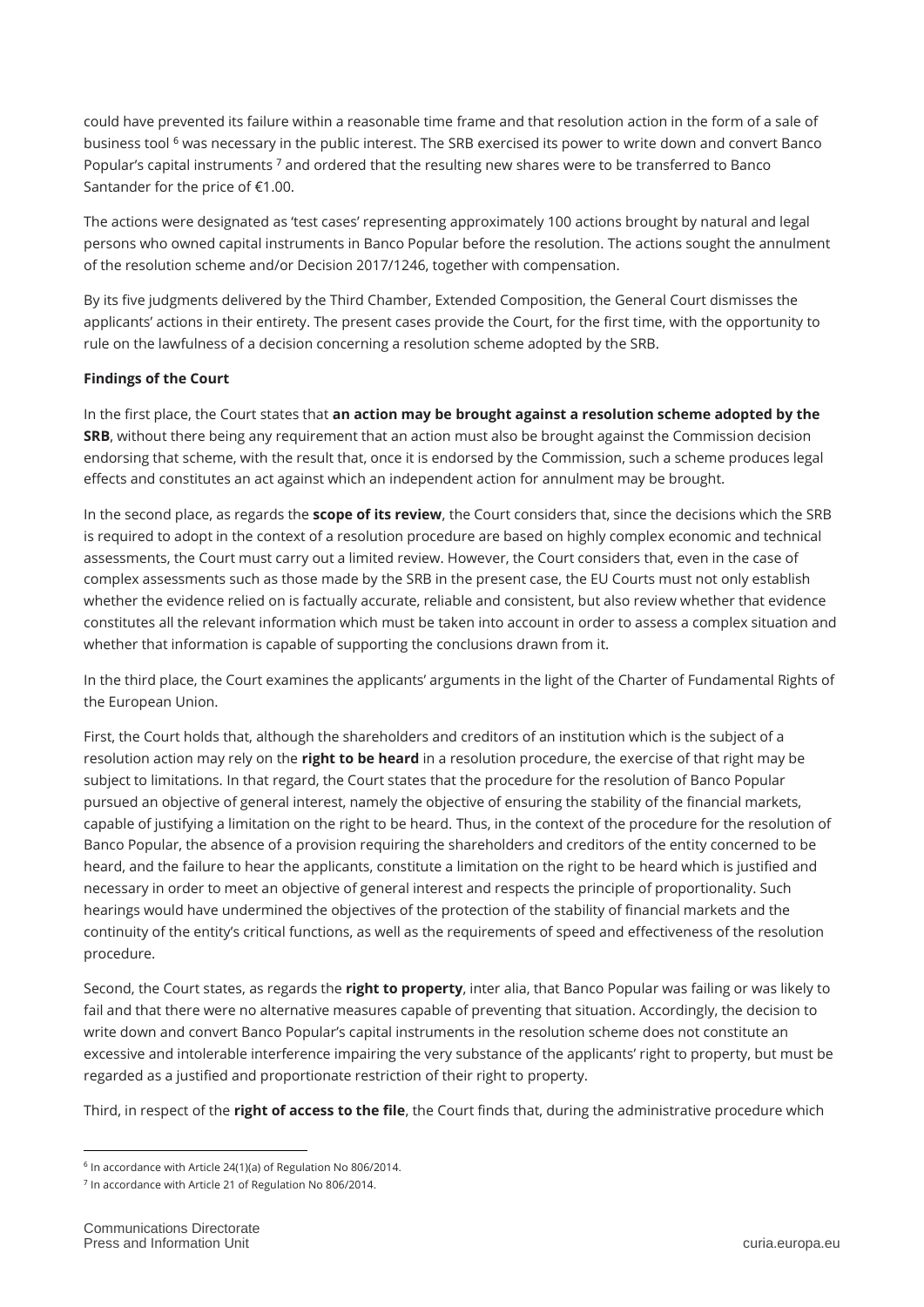led to the adoption of the resolution scheme, the fact that (i) valuation 2 was not communicated by the SRB and (ii) the SRB and the Commission did not disclose the documents on which they relied does not constitute an infringement of that right. Certain information held by the SRB, contained in the resolution scheme, in valuation 2 and in the documents on which the SRB relied, is covered by professional secrecy and is confidential. The Court therefore finds that, after the adoption of the resolution scheme, the applicants do not have a right to receive communication of all of the file on which the SRB relied.

In the fourth place, the Court rejects the plea of illegality alleging that the relevant provisions of the SRM Regulation <sup>8</sup> infringe the principles relating to the **delegation of powers**, stating that it is necessary for an EU institution, namely the Commission or the Council, to endorse the resolution scheme with regard to its discretionary aspects in order for the scheme to produce legal effects. The EU legislature thus conferred on an institution the legal and political responsibility for determining the European Union's resolution policy, thereby avoiding an 'actual transfer of responsibility', <sup>9</sup> without having delegated autonomous power to the SRB.

In the fifth place, as regards **valuations 1 and 2**, the Court indicates that, in view of the urgency of the situation, the SRB could rely on valuation 2 in order to adopt the resolution scheme. Given the time constraints and available information, some uncertainties and estimates are inherent in any provisional valuation, and the reservations expressed by an expert who carried out that valuation cannot mean that it was not 'fair, prudent and realistic'. <sup>10</sup> Furthermore, the Court observes that valuation 1, which was aimed at determining whether Banco Popular was failing or was likely to fail, in order to establish whether the conditions for initiating a resolution procedure or for the write-down or conversion of capital instruments had been met, became obsolete following the assessment carried out by the ECB on 6 June 2017 that Banco Popular was failing or was likely to fail.

In the sixth place, the Court finds that the SRB and the Commission did not make a manifest error of assessment in finding that the conditions laid down in Article 18(1) of the SRM Regulation for the adoption of a resolution scheme had been satisfied.

First, the Court states that the **insolvency of an entity** is not a condition for a finding that it is failing or is likely to fail and, therefore, is not a condition for the adoption of a resolution scheme. The fact that an entity is balance sheet solvent does not mean that it has sufficient liquidity, that is to say that it has funds available to settle its debts or other liabilities as they fall due. The Court therefore holds that the SRB and the Commission did not make a manifest error of assessment in finding that Banco Popular was failing or was likely to fail. It also notes that the resolution scheme was validly adopted irrespective of the reasons which led Banco Popular to be failing or to be likely to fail.

Second, the Court finds that the applicants have not established that there were alternative measures to resolution and that the SRB and the Commission did not make a manifest error of assessment in finding that there was no other reasonable prospect that alternative private sector measures or supervisory action would prevent the failure of Banco Popular within a reasonable time frame.

Third, the Court states that the SRB and the Commission did not make a manifest error of assessment in finding that the resolution action was necessary and proportionate in light of the public interest objectives pursued.

In the seventh place, the Court rejects the plea alleging that the **Commission did not examine the resolution scheme before endorsing it**, stating that the Commission designates a representative entitled to participate in meetings of executive sessions and plenary sessions of the SRB as a permanent observer, and that its representative is entitled to participate in the debates and have access to all documents. Thus, the Commission, having participated in several meetings with the SRB, had been associated with the various phases leading to the adoption of the resolution scheme, had access to the preliminary drafts of that scheme and had participated in the

 $\overline{a}$ <sup>8</sup> Articles 18, 21, 22 and 24 of the SRM Regulation.

<sup>9</sup> Within the meaning of the judgment of 13 June 1958, *Meroni* v *Haute Autorité*, [\(9/56\)](https://curia.europa.eu/juris/documents.jsf?num=c-9/56).

<sup>10</sup> Under Article 20(1) of the SRM Regulation.